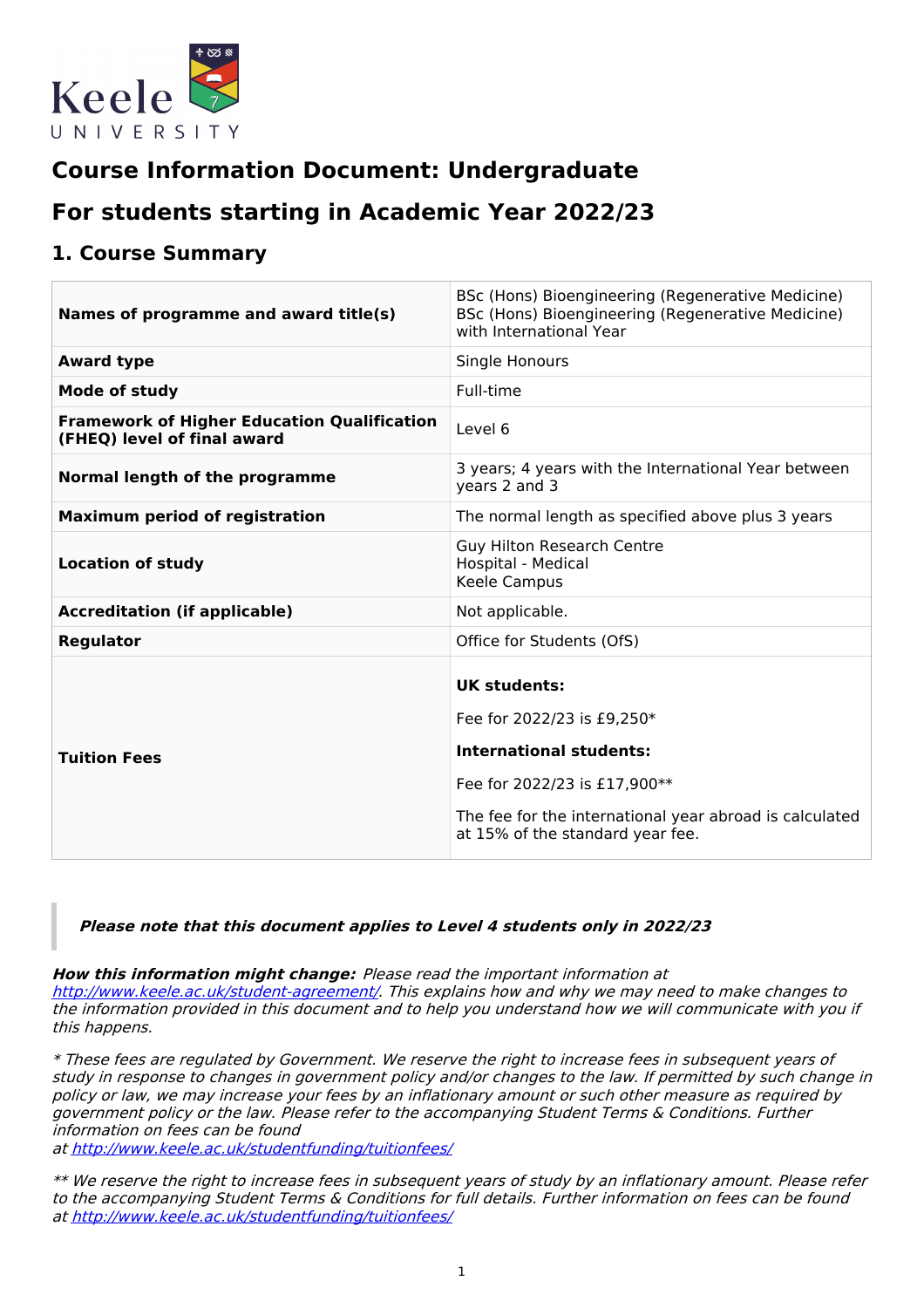# **2. What is a Single Honours programme?**

The Single Honours programme described in this document allows you to focus more or less exclusively on this subject. In keeping with Keele's commitment to breadth in the curriculum, the programme also gives you the opportunity to take some modules in other disciplines and in modern foreign languages as part of a 360 credit Honours degree. Thus it enables you to gain, and be able to demonstrate, a distinctive range of graduate attributes.

# **3. Overview of the Programme**

BSc (Hons) Bioengineering (Regenerative Medicine) is an innovative undergraduate programme and will be the first of its kind that fully focuses on cell and tissue engineering in the UK. The programme aims to attract aspiring bioengineers to Keele creating a specialised workforce that will respond to the future demands for regenerative drugs. The programme will equip students with a transdisciplinary biomedical know-how, laboratory skills and lexicon that will allow them to work on research, discovery and production of regenerative medicines.

Key innovative elements of this programme include: novel modules in stem cell biology, tissue engineering and regenerative medicine in Year 2 and 3 to meet the career aspirations of students, year-long laboratory series in Year 1 and 2 to ensure students acquire appropriate laboratory skills, an intensive 12 week research project in Year 3 to provide a real laboratory experience for students and the availability of elective opportunities in multiple subjects, including modern languages, and optional credits in computer science across the three years. An optional international year will be available and preliminary discussions and agreements to facilitate this are in place (University of Napoli and the Centre for Regenerative Medicine in Barcelona).

BSc (Hons) Bioengineering (Regenerative Medicine) is a single honours degree that will educate students in fundamentals of the biological processes essential to understand the fine relation between stem cells and differentiation, cells and the extracellular environment, tissue structure and function and to explore the critical challenges of cell, tissue and organ regeneration.

Over the course of the programme, students will choose 270 credits of core disciplines of which 90 credits in Year 1 will be needed to create a solid foundation in biomedical disciplines. This foundation will equip students with the skills needed to complete the remaining 180 core credits related to the rapidly growing interdisciplinary field of cell and tissue engineering. The core modules in Year 2 and Year 3 will cover fundamentals of stem cell biology, tissue engineering, immunoengineering, drug delivery, and nanotechnology and introduce students to innovative approaches to treatment and diagnosis that take into consideration genetic variations of a patient, environment and lifestyle. An intensive 12-week research project in semester 1 followed by data analysis in semester 2 of Year 3 will allow students to gain hands-on experience applying this knowledge to open questions in human health and novel cell and tissue engineering technologies. These experimental projects will be delivered in the state-of-the art research facilities of the Guy Hilton Research Institute and Robert Jones and Agnes Hunt (RJAH) Orthopaedic Hospital in Oswestry.

The programme also includes laboratory/computer-based modules that will equip students with biomedical and biotechnology skills enabling them to experience the discovery potentials of high-throughput sequencing, bioreactor, genetic engineering and genome editing technologies; cutting-edge tools that are assisting in the significant acceleration of the biological research and transformation of medicine. Students will be also able to enrich their training by opting for a maximum of 90 optional credits during the course of the programme. These modules will give the opportunity to experience data mining, visualisation of scientific data and bioinformatics, improving their formative and professional experience.

To strengthen the Keele educative vision of making connections between traditionally separate subjects, the programme will enhance the student experience with elective credits to be chosen across the three years of study in multiple subjects including international modern languages. For example, students will be able to choose between the languages courses available at the Keele Language Centre [\(https://www.keele.ac.uk/study/languagecentre/\)](https://www.keele.ac.uk/study/languagecentre/); if 60 credits of language learning as part of your programme is achieved, an additional recognition will be added on the degree, "with competency in [Chosen Language]" or "with advanced competency in [Chosen Language]", depending on the level which you achieve.

To support students to select the right elective or optional modules, an academic tutor in the School will work with students to guide them in their choice and ensure relevance of the choice toward the degree or their professional interest.

# **4. Aims of the programme**

The Bioengineering (Regenerative Medicine) discipline integrates biochemical, molecular and cellular knowledge with engineering principles to design tissue engineered constructs to repair, replace and rejuvenate damaged or diseased tissues. While Cell Engineering looks at cell-related phenomena, tissue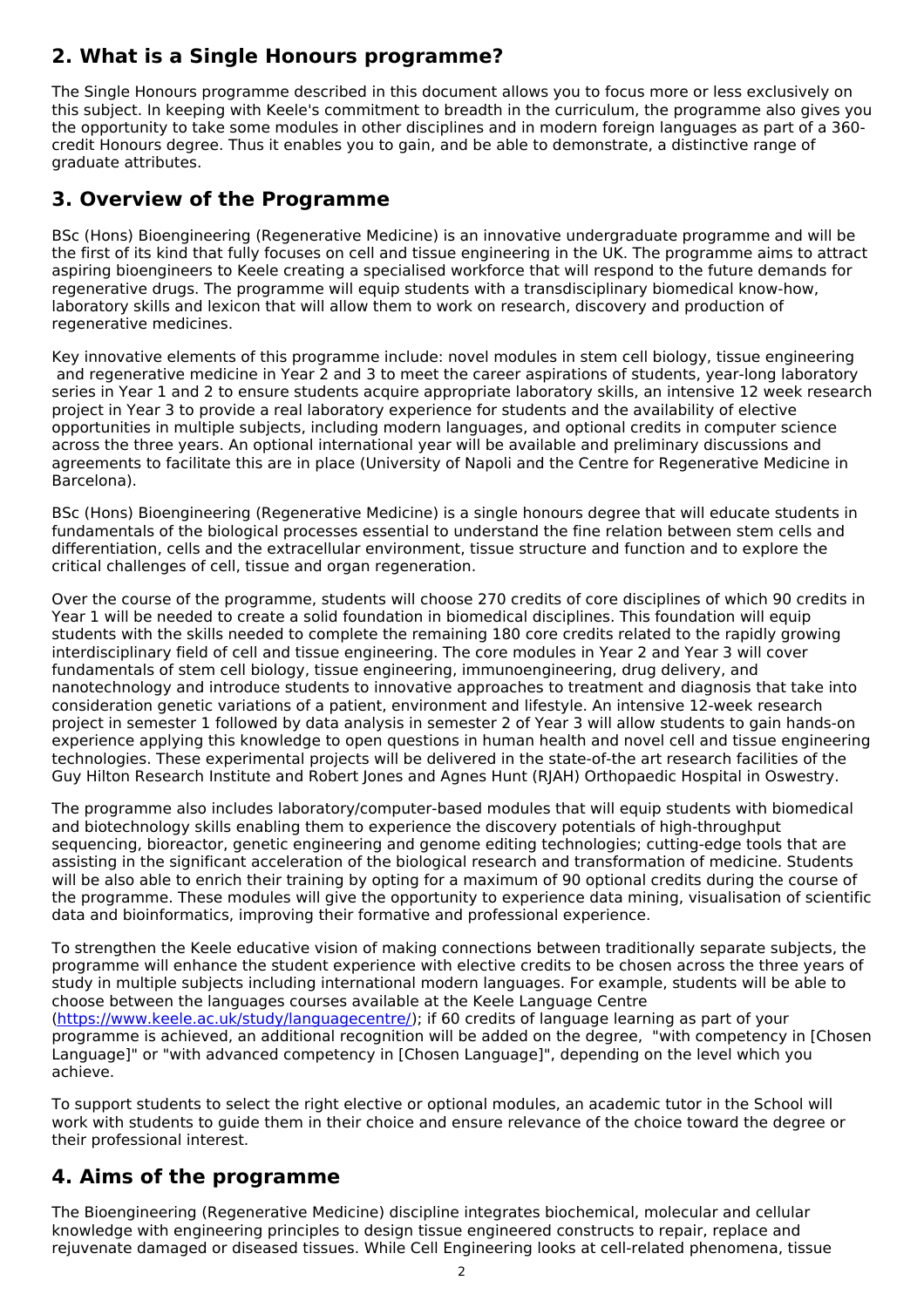engineering covers a broad range of applications ranging from physiology to nanotechnology, from biochemistry to mechanobiology, placing more emphasis on the design of biocompatible scaffolds that promote desirable cell behaviour leading to replacement and remodelling of a whole tissue.

The broad aims of the BSc (Hons) Bioengineering (Regenerative Medicine) programme are to enable you to:

- develop a broad knowledge of molecular techniques and their applications to identify solutions for biological and medical problems.
- understand the critical potential of stem cells and reprogrammed pluripotent stem cells as pivotal source for engineered replacement of damaged tissues and cell therapies.
- learn the structural and mechanical properties of tissue to design proper biocompatible materials that make possible the construction of engineered scaffolds for cells.
- acquire a range of graduate skills related to the research and commercial development of cell and tissue engineering products that should facilitate your postgraduate career.

# **5. What you will learn**

The intended learning outcomes of the programme (what students should know, understand and be able to do at the end of the programme), can be described under the following headings:

- Subject knowledge and understanding (K)
- Subject specific skills (S)
- Key or transferable skills (including employability skills) (E)
- Intellectual skills (I)

## **Subject knowledge and understanding (K)**

Successful students will be able to:

- K1 describe the biochemical and molecular functions of cells and extracellular mileaux;
- K2 develop an understanding of the gross embryological, anatomical and physiological characteristics of the main systems of the human body;
- K3 understand the sources and features of different types of human stem cells;
- K4 evaluate the strategies to use stem cells as disease models and therapeutic tools;
- K5 describe the physico-chemical properties of different biomaterials and nanomaterials that support tissue/organ growth, implantation and drug delivery;
- K6 demonstrate familiarity with the concepts of genetic and genome engineering;
- K7 discuss the concept of genomic medicine;

## **Subject specific skills (S)**

Successful students will be able to:

- S1 manage their own learning and utilise appropriate resources to the discipline;
- S2 work safely and effectively in a scientific laboratory;
- S3 collect, analyse and critically discuss scientific data relevant to the discipline;
- S4 communicate confidently on topics related to the degree;
- S5 understand the limits and ethical issues of the discipline and the need for codes of practice;

### **Key or transferable skills (including employability skills) (E)**

Successful students will be able to:

- E1 Effectively participate and work as a team or professional group.
- E2 Constructively use feedback and take evidence-informed decisions.
- E3 Identify and manage appropriate resources to solve problems.
- E4 Confidently communicate information, ideas, problems and solutions to peers or professionals of the field of practice.

## **Intellectual skills (I)**

Successful students will be able to:

I1 - Think independently and inventively by demonstrating understanding of recent advances in the area of practice.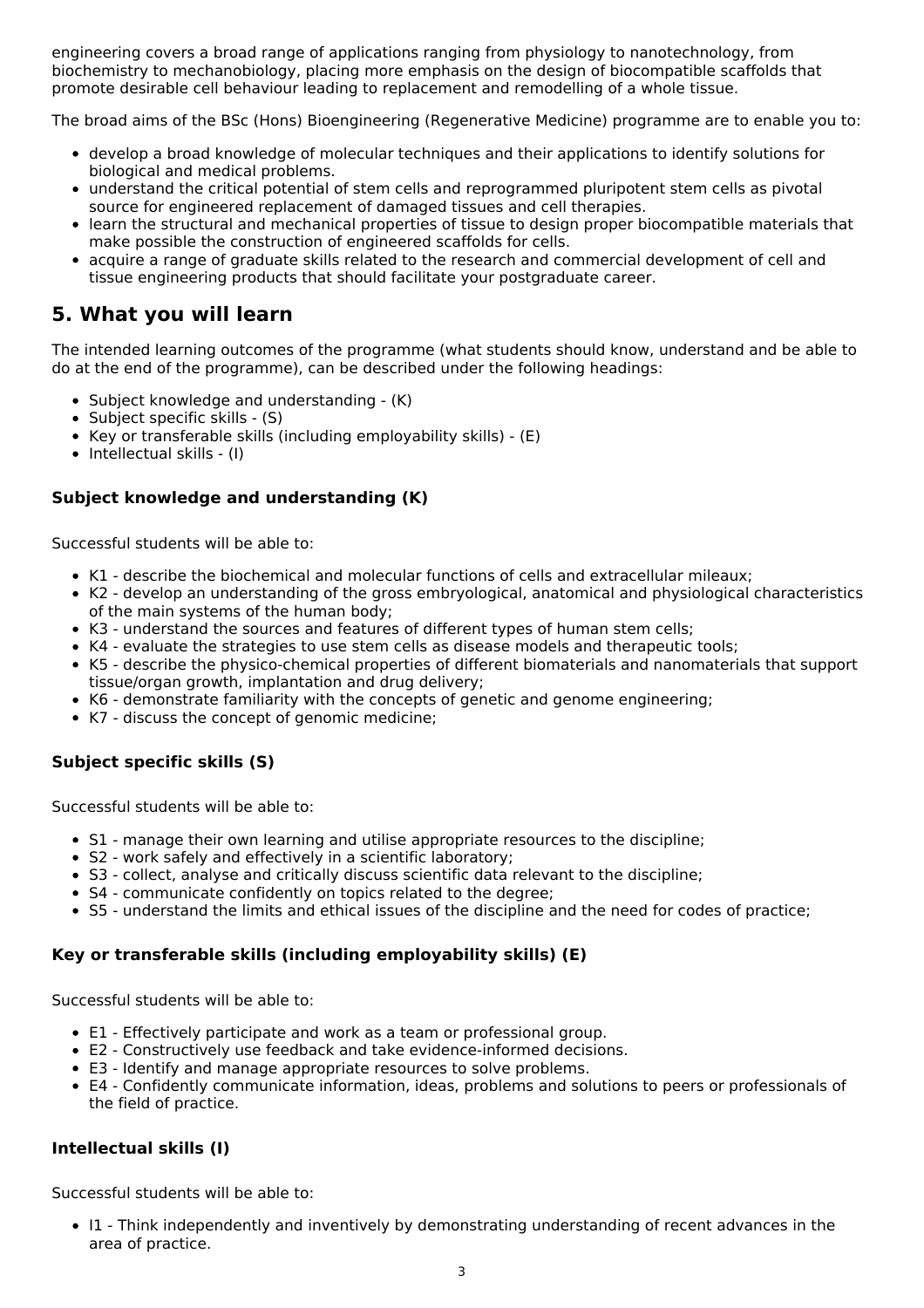- I2 Construct complex arguments to assert positions and solve problems with original approaches.
- I3 Critically consider aspects of contrasting theories in the area of practice and take intellectual risks. I4 - Gather and evaluate information, data, assumptions to make reasoned decisions and formulate innovative solutions.

### **Keele Graduate attributes**

Engagement with this programme will enable you to develop your intellectual, personal and professional capabilities. At Keele, we call these our ten Graduate Attributes and they include independent thinking, synthesizing information, creative problem solving, communicating clearly, and appreciating the social, environmental and global implications of your studies and activities. Our educational programme and learning environment is designed to help you to become a well-rounded graduate who is capable of making a positive and valued contribution in a complex and rapidly changing world, whichever spheres of life you engage in after your studies are completed.

Further information about the Keele Graduate Attributes can be found here: <http://www.keele.ac.uk/journey/>

# **6. How is the programme taught?**

The School of Pharmacy and Bioengineering is a nationally recognised leader for the innovative blended approach to teaching and learning that brings together three main teaching activities: synchronous classroom - based (face-to-face or online) experience; online learning materials and independent study using learning materials provided by the teacher to strengthen knowledge and develop skills. The School has developed spiral curriculum that used multiple forms of active learning including flipped-classrooms , audience response systems and technology enhanced learning complemented with authentic assessments and synoptic group tasks.

Learning and teaching methods used on the programme vary according to the subject matter and level of the module. They include the following:

- traditional **lectures**, **workshops**, science and computer **laboratories** (individual or in group), **problem-based learning activities**, **journal clubs**, **virtual sessions**.
- **seminars** by scientists, clinicians or industry experts that are nationally and internationally recognised experts of the field.
- a **research project** that will be supervised by an academic of the School of Pharmacy and Bioengineering and expose the student to active research.

Apart from these formal activities, students are also provided with regular opportunities to talk through particular areas of difficulty, and any special learning needs they may have, with their Personal Tutors or module lecturers on a one-to-one basis.

These learning and teaching methods enable students to achieve the learning outcomes of the programme in a variety of ways. For example:

- **Lectures, workshops** and **virtual sessions** expose students to the principles of Cell and Tissue Engineering and its related disciplines and give the opportunity to students to present their own ideas, discussing them with academics and their fellow students.
- **Seminars, presentations** and **journal clubs** allow students to gain knowledge from the most recent discoveries in Cell and Tissue Engineering and ask questions about the subjects to experts of the field.
- **Problem Based Learning** sessions encourage students to critically consider the important challenges that scientists are facing in the field of Cell and Tissue Engineering to bring to the clinics novel experimental engineered tools.
- **Laboratory sessions** test practical skills, team working, organisational skills, initiative and expose students to some of the most used techniques relevant to biomedical discipline and Cell and Tissue Engineering.
- **Research Projects** help students to gain research experience by joining one of the research active laboratories of the School of Pharmacy and Bioengineering.

# **7. Teaching Staff**

The programme of Bioengineering (Regenerative Medicine) has brought together pharmacists, scientists and physicians to develop this research-led educative programme that will instruct students in the multiple aspects of translational medicine and bioengineering. The School will provide an outstanding and inspiring environment for students, connecting them with research active academics that have world-leading expertise in the field of Cell and Tissue Engineering.

The academic staff contributing to the programme will include lecturers, senior lecturers and professors from multiple fields of expertise ranging from molecular biology to regenerative medicine with extensive expertise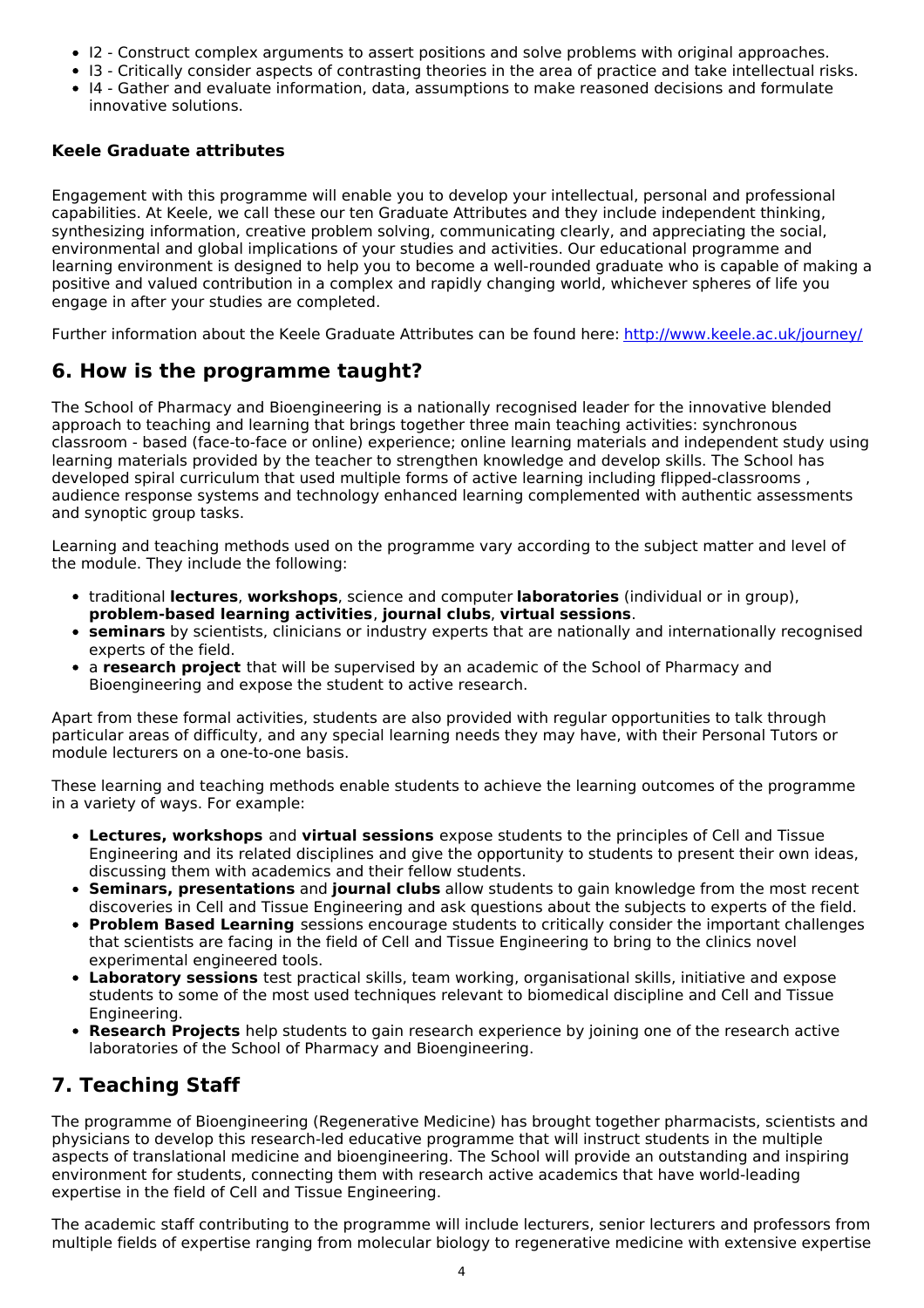in teaching undergraduate and postgraduate academic programmes. The staff group, who serves on the programme, conducts highly interdisciplinary world-leading research on subjects related to the field of Bioengineering (Regenerative Medicine), publishing in well recognized international scientific journals. Many of our staff sit on international and national committees, highlighting the recognition of our work at the highest level.

The University will attempt to minimise changes to our core teaching teams, however, delivery of the programme depends on having a sufficient number of staff with the relevant expertise to ensure that the programme is taught to the appropriate academic standard.

Staff turnover, for example where key members of staff leave, fall ill or go on research leave, may result in changes to the programme's content. The University will endeavour to ensure that any impact on students is limited if such changes occur.

# **8. What is the structure of the Programme?**

The academic year runs from September to June and is divided into two semesters. The number of weeks of teaching will vary from programme to programme, but you can generally expect to attend scheduled teaching sessions between the end of September and mid-December, and from mid-January to the end of April. Our degree courses are organised into modules. Each module is usually a self-contained unit of study and each is usually assessed separately with the award of credits on the basis of 1 credit  $= 10$  hours of student effort. An outline of the structure of the programme is provided in the tables below.

There are three types of module delivered as part of your programme. They are:

- Compulsory modules a module that you are required to study on this course;
- Optional modules these allow you some limited choice of what to study from a list of modules;
- Elective modules (Global Challenge Pathways at Level 4) a choice of modules from different subject areas within the University that count towards the overall credit requirement but not the number of subject-related credits.

A summary of the credit requirements per year is as follows, with a minimum of 90 subject credits (compulsory plus optional) required for each year.

For further information on the content of modules currently offered, including the list of elective modules, please visit: <https://www.keele.ac.uk/recordsandexams/modulecatalogue/>

| Year    | <b>Compulsory</b> | <b>Optional</b> |     | <b>Electives</b> |     |
|---------|-------------------|-----------------|-----|------------------|-----|
|         |                   | Min             | Max | Min              | Max |
| Level 4 | 90                | 15              | 30  |                  | 15  |
| Level 5 | 90                | 0               | 30  | 0                | 30  |
| Level 6 | 90                | 0               | 30  | 0                | 30  |

## **Module Lists**

### **Level 4**

| <b>Compulsory modules</b>      | <b>Module Code</b> | <b>Credits</b> | <b>Period</b> |
|--------------------------------|--------------------|----------------|---------------|
| Molecular Biology and Genetics | PHA-10026          | 30             | Semester 1-2  |
| Human Anatomy and Physiology   | PHA-10028          | 30             | Semester 1-2  |
| Biochemistry & Cell Biology    | PHA-10030          | 30             | Semester 1-2  |

| <b>Optional modules</b>         | <b>Module Code</b> | <b>Credits</b> | <b>Period</b> |
|---------------------------------|--------------------|----------------|---------------|
| Introduction to Data Science I  | CSC-10058          | 15             | Semester 1    |
| Introduction to Data Science II | CSC-10060          | 15             | Semester 2    |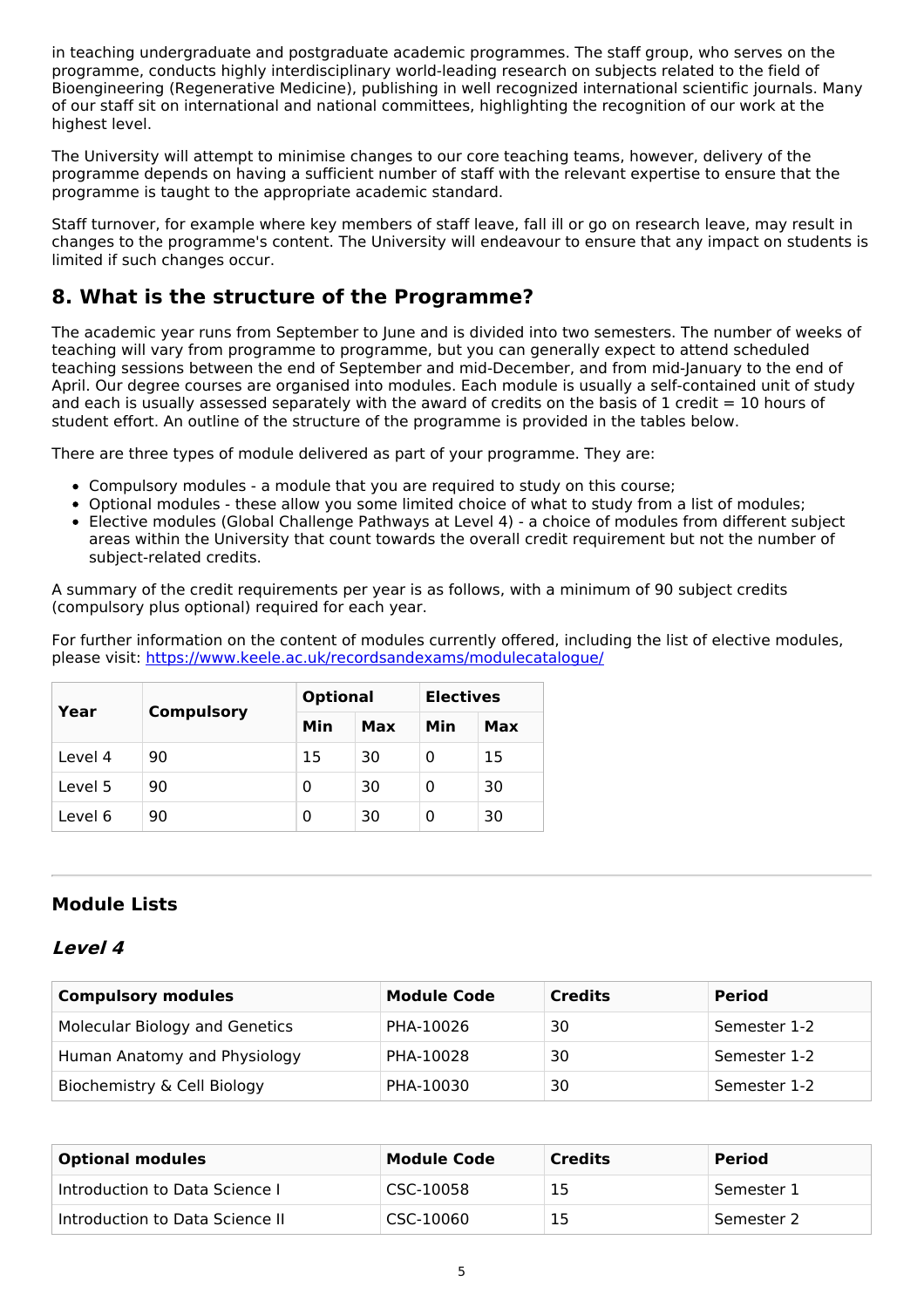## **Level 4 Module Rules**

Introduction to Data Science I is a prerequisite to select Introduction to Data Science II. No other prerequisites or restrictions apply to the selection of other modules for the Level 4 students of the programme.

#### **Additional optional modules: Languages and English for Academic Purposes**

Students on this programme will also be able to study language modules offered by the Language Centre, either as part of a Global Challenge Pathway or as optional modules, and may be able to achieve an enhanced degree title with the designation 'With (advanced) Competency in [language]',¿depending on the level of language attainment they achieve at Keele. For full details of how language modules can be accommodated within your programme of study, click

<https://www.keele.ac.uk/study/languagecentre/modernlanguages/enhanceddegreetitles/>

Students who are required to take an English for Academic Purposes (EAP) module as a result of their language competency test result will be required to pick this as their first option choice. NB: students can take an EAP module only with the approval of the English Language Programme Director and are not able to take any other Language module in the same academic year.

### **Global Challenge Pathways (GCPs) - Level 4 (year 1) students only**

Students at Level 4 in 2022/23 have the option of taking a Global Challenge Pathway, which includes one 15 credit module in each year of the degree.¿Global Challenge Pathways offer students the chance to fulfil an exciting, engaging route of interdisciplinary study. Choosing a pathway, students will be presented with a global issue or 'challenge' which directly relates to societal issues, needs and debates. They will be invited to take part in academic and external facing projects which address these issues, within an interdisciplinary community of students and staff.¿Students completing a Global Challenge Pathway will receive recognition on their degree certificate.

| <b>Digital</b><br><b>Futures</b>                    | The Digital Futures pathway offers you the opportunity to become an active contributor to<br>current debates, cutting-edge research, and projects with external partners, addressing<br>both the exciting potential and the challenges of disruptive digital transformation across<br>all spheres of life. ¿<br>Part of a diverse and interdisciplinary pathway community, you will engage in exciting,<br>impactful collaborative project work in innovative formats. Engaged in real-world<br>scenarios, you will use digital technology and creativity to promote inclusive, empowering,<br>and sustainable change at local and global levels.<br>Module:¿A digital life: challenges and opportunities (GCP-10005)                                                              |
|-----------------------------------------------------|------------------------------------------------------------------------------------------------------------------------------------------------------------------------------------------------------------------------------------------------------------------------------------------------------------------------------------------------------------------------------------------------------------------------------------------------------------------------------------------------------------------------------------------------------------------------------------------------------------------------------------------------------------------------------------------------------------------------------------------------------------------------------------|
| <b>Climate</b><br>Change &<br><b>Sustainability</b> | Through the Climate Change & Sustainability pathway you will develop the skills,<br>understanding and drive to become agents of change to tackle climate change and wider<br>sustainability challenges. ¿<br>You will work with international partners to explore climate change and sustainability in<br>different international contexts; lead your own projects to drive real change in your<br>communities; and be part of educating others to help achieve a more sustainable future.<br>Module:¿Climate Change & Sustainable Futures: Global Perspectives (GCP-<br>10009)                                                                                                                                                                                                    |
| <b>Social Justice</b>                               | Students on this pathway will embark on a reflective journey drawing upon decolonising,<br>feminist, and ethical perspectives on social justice, forging transformative outputs as<br>agents of change.<br>You will enter a dialogue with local, national, and international partners from Universities,<br>NGOs, International Human Rights Committees. You will engage with key societal<br>challenges, for example Covid 19 as a social crisis with impact on gender and racial<br>identities. The pathway will allow you to monitor and critically evaluate policies and<br>human rights treaties, and produce and disseminate digitally fluent, international and<br>sustainable project findings.¿<br>Module:¿Reflections on Social Injustices, Past and Present (GCP-10003) |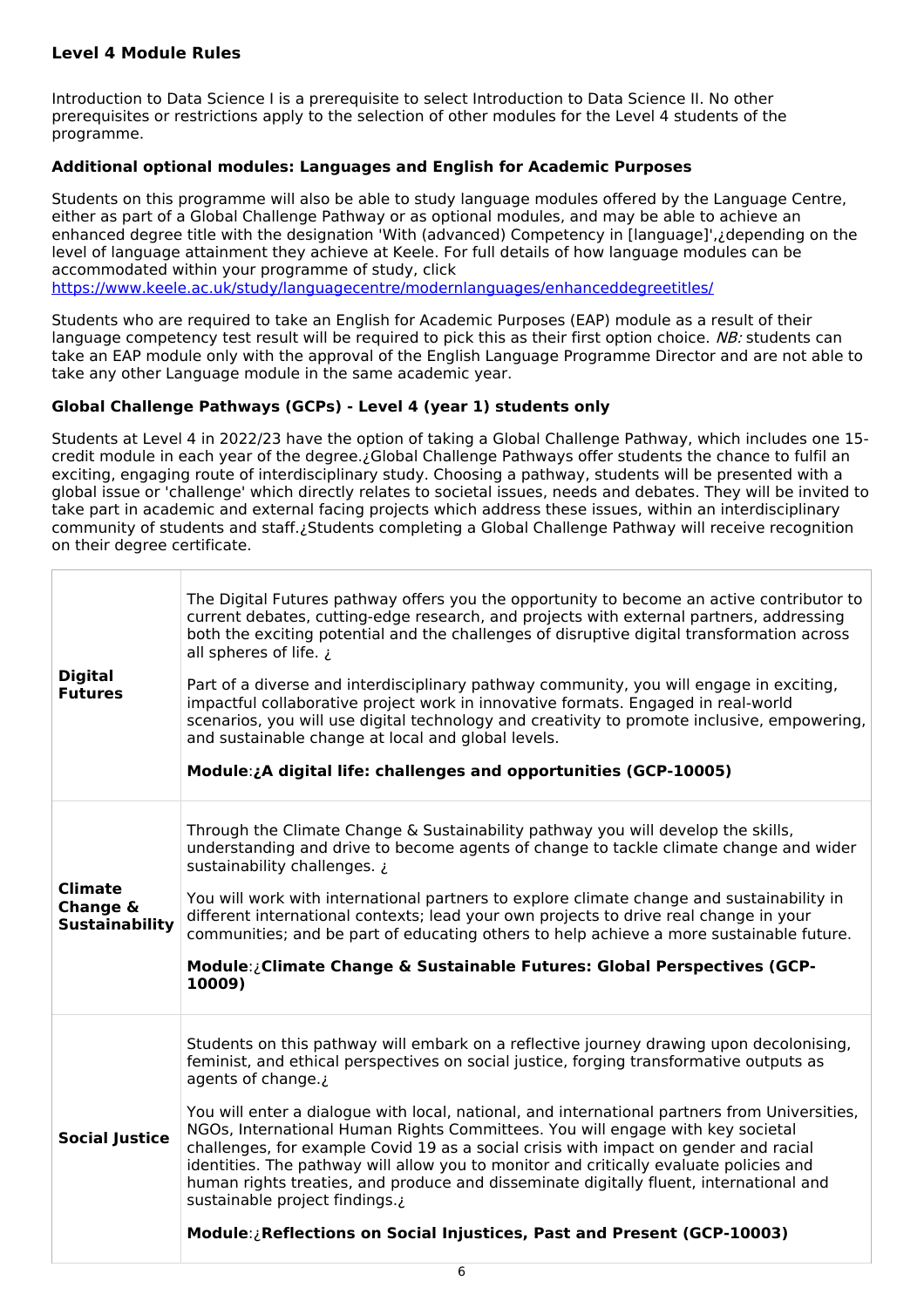| <b>Enterprise &amp;</b><br>the Future of<br>Work        | If we are to achieve the promise of Sustainable Development Goals, solve the climate<br>crisis and take advantage of the changes that the digital revolution provide, we need to<br>understand the power of enterprise and prepare for future contexts of work, creativity and<br>disruption.¿<br>Supporting you to be part of future-facing solutions, this pathway will give you the ability<br>to make judgements on the utilisation of resources, labour and capital. It will support you<br>in developing creative, original thinking, allowing you to collaborate on projects that<br>persuade and effect change, setting you up to thrive in future environments of work and<br>innovation.<br>Module:¿Enterprise and the Future of Work 1 (GCP-10007)                                                                                                                                                                                                                                                                                                                                                      |
|---------------------------------------------------------|--------------------------------------------------------------------------------------------------------------------------------------------------------------------------------------------------------------------------------------------------------------------------------------------------------------------------------------------------------------------------------------------------------------------------------------------------------------------------------------------------------------------------------------------------------------------------------------------------------------------------------------------------------------------------------------------------------------------------------------------------------------------------------------------------------------------------------------------------------------------------------------------------------------------------------------------------------------------------------------------------------------------------------------------------------------------------------------------------------------------|
| <b>Global Health</b><br><b>Challenges</b>               | By taking the global health challenge pathway you will develop solutions to improve the<br>health and quality of life for particular people and communities, engaging with these<br>groups to co-design interventions.¿<br>This pathway will provide you with skills that go beyond a focus on health and will allow<br>you to develop your ability to work in a team and lead change in society. The knowledge,<br>skills and work experience will complement your core degree and enhance your career<br>opportunities and graduate aspirations.¿<br>Module: Key concepts and challenges in global health (GCP-10001)                                                                                                                                                                                                                                                                                                                                                                                                                                                                                            |
| Languages &<br><b>Intercultural</b><br><b>Awareness</b> | By choosing modules from this pathway, will develop a practical knowledge of a specific<br>language, allowing you to graduate with an enhanced degree title, or develop skills to<br>teach English as a Foreign Language. You will meet and communicate with speakers<br>different linguistic and cultural communities, ranging from students at partner universities<br>in Japan and China, to refugees in Hanley, and develop an understanding of how<br>languages and cultures interact. ¿<br>This pathway explores the power of language as a force both for breaking down and<br>building cultural and political barriers - words can be weapons as well as bridges. You will<br>examine how language is used, examine linguistic choices and how these impact on<br>intercultural understanding. ¿Throughout the pathway we also examine the practice of<br>communication across cultural contexts, exploring cultural differences such as the<br>language of ethnicity and gender.¿<br>Modules: you will be able to select from either a Modern Language of your<br>choice OR Certificate in TESOL Level 1. |

# **Level 5**

| <b>Compulsory modules</b>            | <b>Module Code</b> | <b>Credits</b> | <b>Period</b> |
|--------------------------------------|--------------------|----------------|---------------|
| Stem Cells and Regenerative Medicine | PHA-20026          | 30             | Semester 1    |
| Molecular Biotechnology              | PHA-20028          | 15             | Semester 1    |
| Immunology & Immunotherapy           | PHA-20020          | 15             | Semester 2    |
| Biomaterials and Tissue Engineering  | PHA-20024          | 30             | Semester 2    |

| <b>Optional modules</b>                 | <b>Module Code</b> | <b>Credits</b> | <b>Period</b> |
|-----------------------------------------|--------------------|----------------|---------------|
| Visualisation for Data Science          | CSC-20069          | 15             | Semester 1    |
| Current Topics in Regenerative Medicine | PHA-20022          | 15             | Semester 1-2  |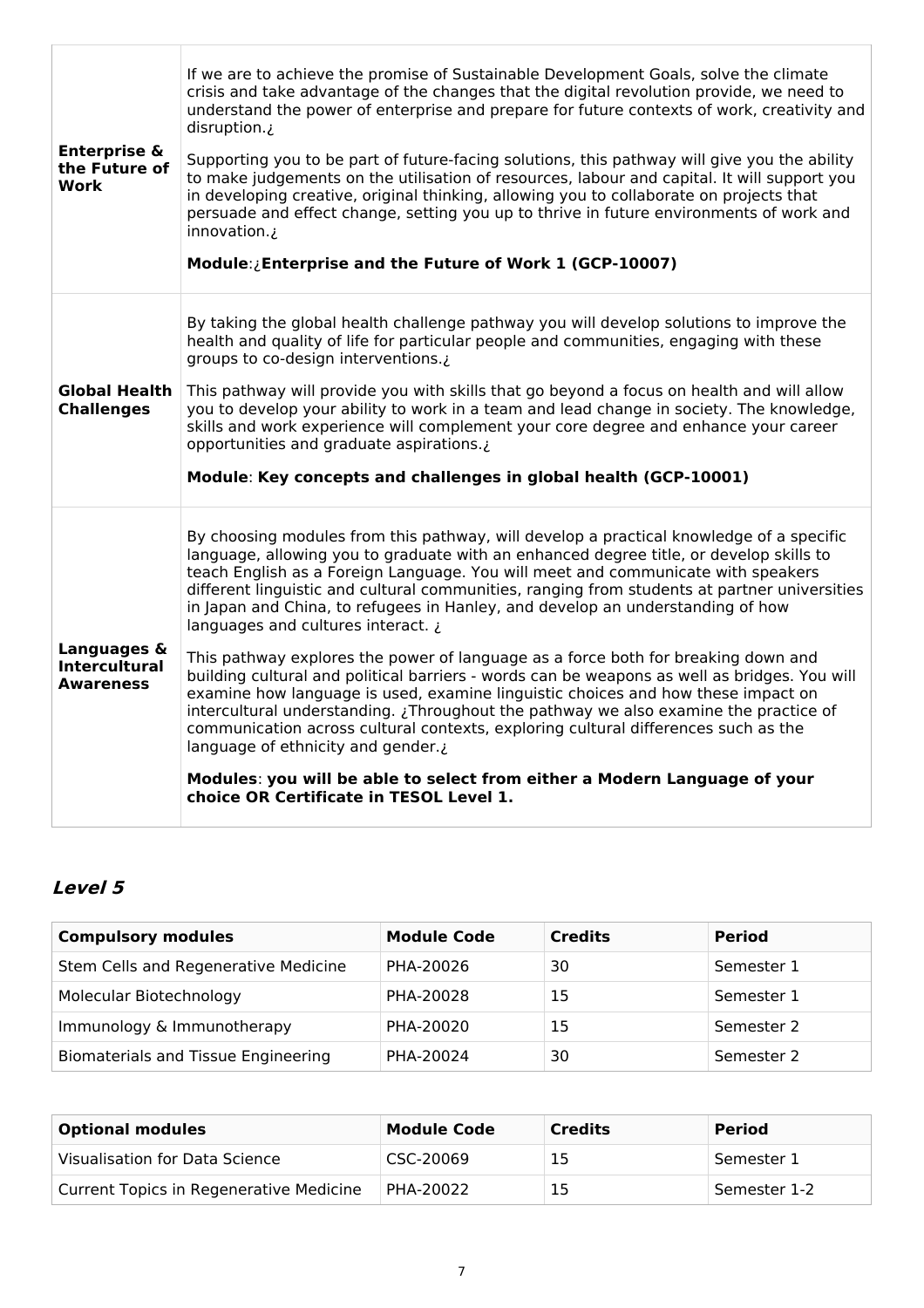## **Level 6**

| <b>Compulsory modules</b>                       | <b>Module Code</b> | <b>Credits</b> | <b>Period</b> |
|-------------------------------------------------|--------------------|----------------|---------------|
| <b>Precision Medicine</b>                       | PHA-30033          | 30             | Semester 1    |
| Cell and Tissue Engineering Research<br>Project | PHA-30035          | 30             | Semester 1-2  |
| <b>Translational Regenerative Medicine</b>      | PHA-30031          | 15             | Semester 2    |
| Nanomedicine                                    | PHA-30037          | 15             | Semester 2    |

| <b>Optional modules</b>       | <b>Module Code</b> | <b>Credits</b> | <b>Period</b> |
|-------------------------------|--------------------|----------------|---------------|
| Bioinformatics                | CSC-30022          | 15             | Semester 1    |
| <b>Biomedical Engineering</b> | LSC-30055          | 15             | Semester 1    |

# **9. Final and intermediate awards**

Credits required for each level of academic award are as follows:

| <b>Honours</b><br><b>Degree</b>                     | 360<br>credits        | You will require at least 120 credits at levels 4, 5 and 6<br>You must accumulate at least 270 credits in your main subject (out of 360 credits<br>overall), with at least 90 credits in each of the three years of study, to graduate<br>with a named single honours degree in this subject. |
|-----------------------------------------------------|-----------------------|-----------------------------------------------------------------------------------------------------------------------------------------------------------------------------------------------------------------------------------------------------------------------------------------------|
| Diploma in<br><b>Higher</b><br><b>Education</b>     | 240<br>$c$ redits $ $ | You will require at least 120 credits at level 4 or higher and at least 120 credits at<br>level 5 or higher                                                                                                                                                                                   |
| <b>Certificate</b><br>in Higher<br><b>Education</b> | 120<br>credits        | You will require at least 120 credits at level 4 or higher                                                                                                                                                                                                                                    |

**International Year option:** in addition to the above students must pass a module covering the international year in order to graduate with a named degree including the 'international year' wording. Students who do not complete, or fail the international year, will be transferred to the three-year version of the programme.

# **10. How is the Programme Assessed?**

The wide variety of assessment methods used on this programme at Keele reflects the broad range of knowledge and skills that are developed as you progress through the degree programme. Teaching staff pay particular attention to specifying clear assessment criteria and providing timely, regular and constructive feedback that helps to clarify things you did not understand and helps you to improve your performance.

The assessment strategy that is adopted in the programme aims to develop critical thinking and problem solving skills. The assessments for the course can either take the form of an unseen exam at the end of each semester, lab reports, problem-based studies, dissertation, presentations or essays to be handed in.

These summative assignments (they will contribute to the final degree) will allow students to consolidate their knowledge on the subjects and develop ability to apply this knowledge in a structured and focused way, carry out bibliographic research, communicate ideas, analyse primary research data and work effectively as part of a group. Formative feedback will be provided on each assessment after three weeks from submission and will help students to understand the quality of their submission and how to improve their future performance.

Marks are awarded for summative assessments designed to assess your achievement of learning outcomes. You will also be assessed formatively to enable you to monitor your own progress and to assist staff in identifying and addressing any specific learning needs. Feedback, including guidance on how you can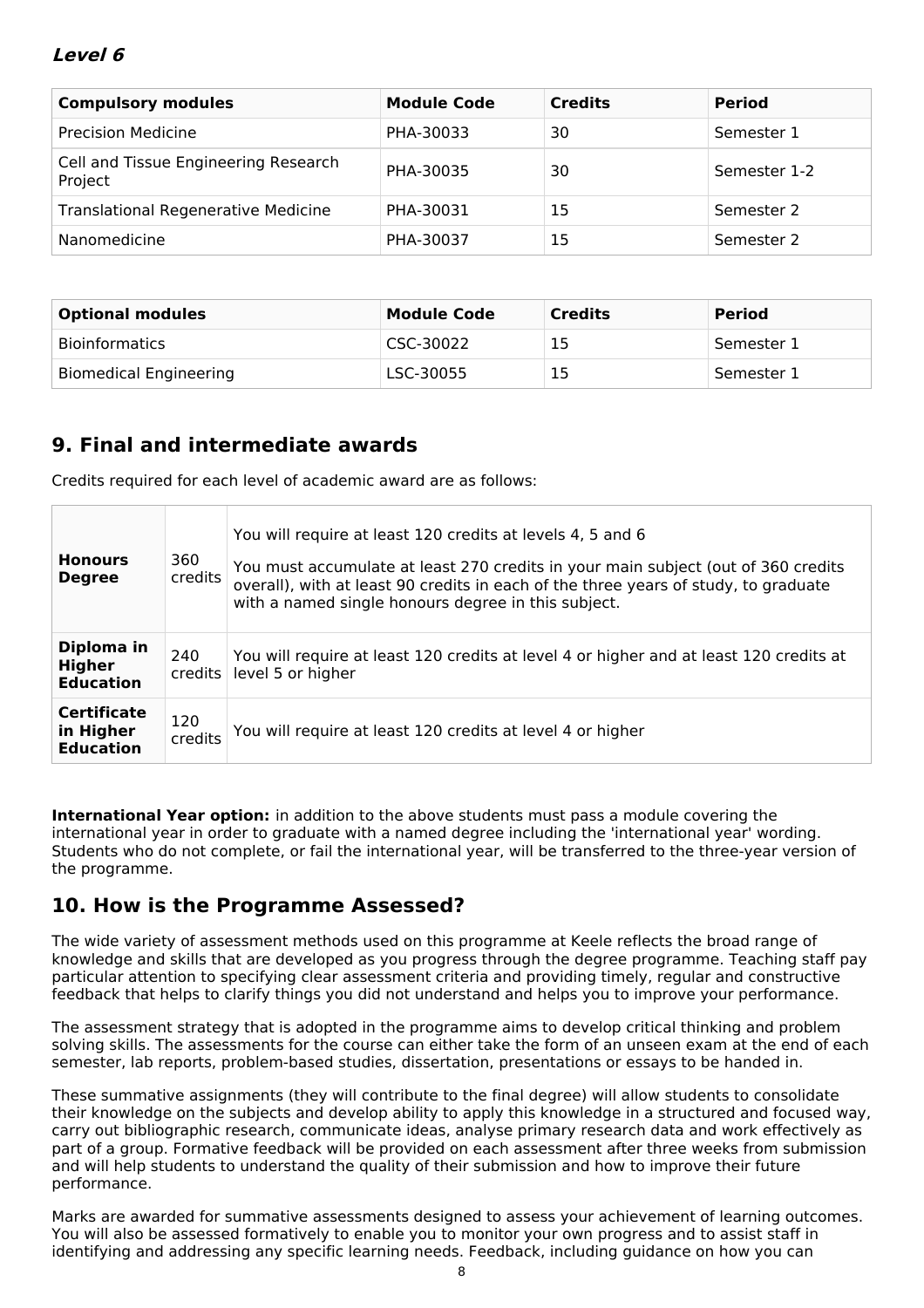improve the quality of your work, is also provided on all summative assessments within three working weeks of submission, unless there are compelling circumstances that make this impossible, and more informally in the course of tutorial and seminar discussions.

# **11. Contact Time and Expected Workload**

This contact time measure is intended to provide you with an indication of the type of activity you are likely to undertake during this programme. The data is compiled based on module choices and learning patterns of students on similar programmes in previous years. Every effort is made to ensure this data is a realistic representation of what you are likely to experience, but changes to programmes, teaching methods and assessment methods mean this data is representative and not specific.

Undergraduate courses at Keele contain an element of module choice; therefore, individual students will experience a different mix of contact time and assessment types dependent upon their own individual choice of modules. The figures below are an example of activities that a student may expect on your chosen course by year stage of study. Contact time includes scheduled activities such as: lecture, seminar, tutorial, project supervision, demonstration, practical classes and labs, supervised time in labs/workshop, fieldwork and external visits. The figures are based on 1,200 hours of student effort each year for full-time students.

## **Activity**

|                     | <b>Scheduled learning and teaching</b><br>activities | <b>Guided independent</b><br><b>Study</b> | <b>Placements</b> |
|---------------------|------------------------------------------------------|-------------------------------------------|-------------------|
| Year 1 (Level<br>4) | 26%                                                  | 74%                                       | 0%                |
| Year 2 (Level<br>5) | 27%                                                  | 73%                                       | 0%                |
| Year 3 (Level<br>6) | 26%                                                  | 74%                                       | 0%                |

# **12. Accreditation**

At this stage the course is not accredited. However, we aim to achieve an interim accreditation by the Royal Society of Biology (RSB) and submit a letter of intent for an accreditation on Molecular Aspect of Biology as soon as our first cohort of students starts in 2021. If the interim accreditation is awarded, full accreditation will be submitted when the first cohort of students will graduate (2024). We will keep students informed on the progress of this application.

# **13. University Regulations**

The University Regulations form the framework for learning, teaching and assessment and other aspects of the student experience. Further information about the University Regulations can be found at: <http://www.keele.ac.uk/student-agreement/>

If this programme has any exemptions, variations or additions to the University Regulations these will be detailed in an Annex at the end of this document titled 'Programme-specific regulations'.

# **14. Other Learning Opportunities**

## **Study Abroad (International Year)**

A summary of the International Year, which is a potential option for students after completion of year 2 (Level 5), is provided in the Annex for the International Year.

## **Other opportunities**

# **15. Additional Costs**

As to be expected there will be additional costs for inter-library loans and potential overdue library fines, print and graduation. We do not anticipate any further costs for this programme.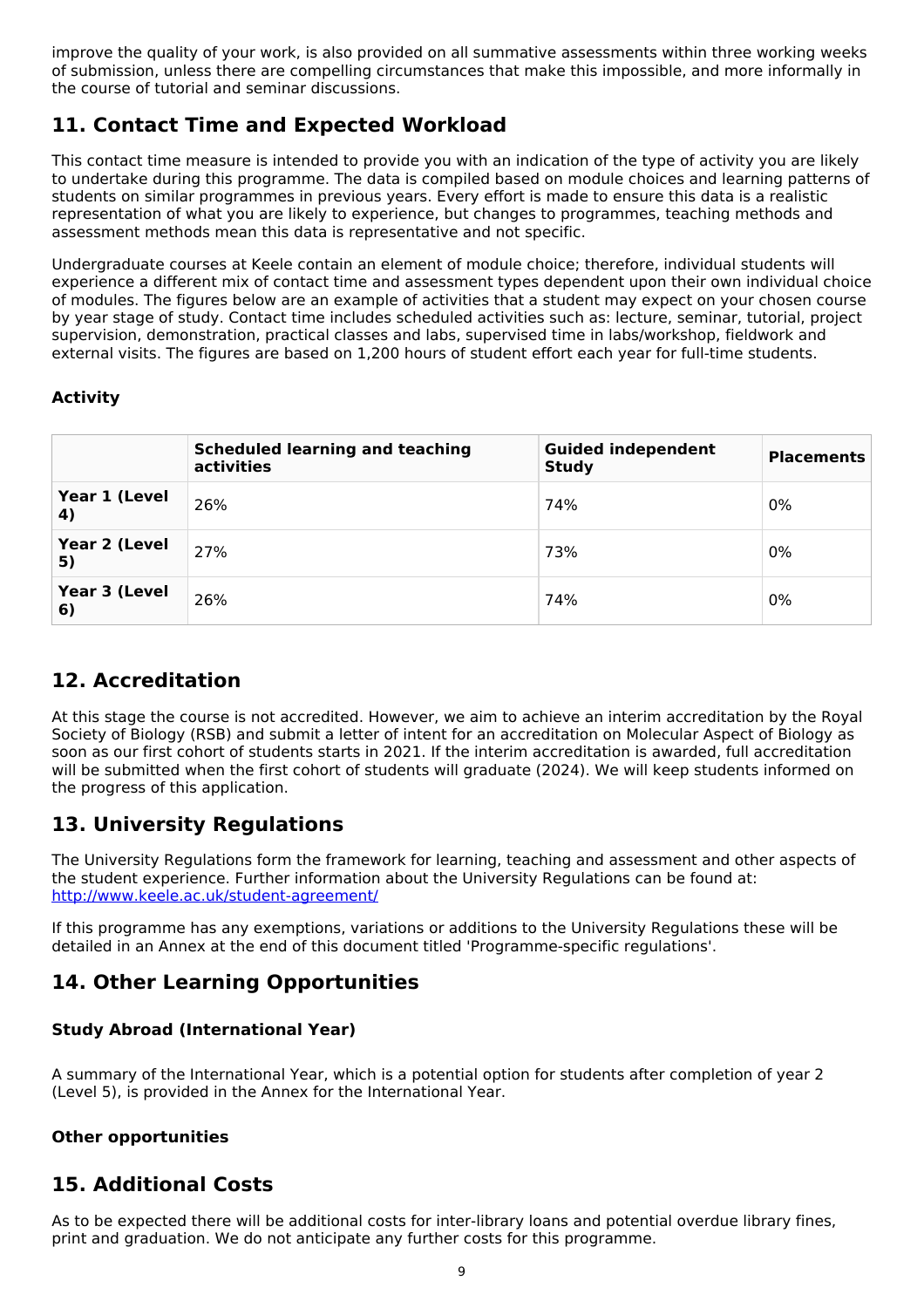# **16. Annex - International Year**

### **BSc (Hons) Bioengineering (Regenerative Medicine) with International Year**

#### **International Year Programme**

Students registered for this Single Honours programme may either be admitted for or apply to transfer during their period of study at Level 5 to the International Year option. Students accepted onto this option will have an extra year of study (the International Year) at an international partner institution after they have completed Year 2 (Level 5) at Keele.

Students who successfully complete both the second year (Level 5) and the International Year will be permitted to progress to Level 6. Students who fail to satisfy the examiners in respect of the International Year will normally revert to the standard programme and progress to Level 6 on that basis. The failure will be recorded on the student's final transcript.

Study at Level 4, Level 5 and Level 6 will be as per the main body of this document. The additional detail contained in this annex will pertain solely to students registered for the International Year option.

#### **International Year Programme Aims**

In addition to the programme aims specified in the main body of this document, the international year programme of study aims to provide students with:

- 1. Personal development as a student and a researcher with an appreciation of the international dimension of their subject
- 2. Experience of a different culture, academically, professionally and socially

#### **Entry Requirements for the International Year**

Students may apply to the 4-year programme during Level 5. Admission to the International Year is subject to successful application, interview and references from appropriate staff.

The criteria to be applied are:

- Academic Performance (an average of 55% across all modules at Level 5 is required. Students with up to 15 credits of re-assessment who meet the 55% requirement may progress to the International Year. Where no Semester 1 marks have been awarded performance in 1st year marks and ongoing 2nd year assessments are taken into account)
- General Aptitude (to be demonstrated by application for study abroad, interview during the 2nd semester of year 2 (Level 5), and by recommendation of the student's personal tutor, 1st and 2nd year tutors and programme director)

#### **Student Support**

Students will be supported whilst on the International Year via the following methods:

- Phone or Skype conversations with Study Abroad tutor, in line with recommended Personal Tutoring meeting points.
- Support from the University's Global Education Team

#### **Learning Outcomes**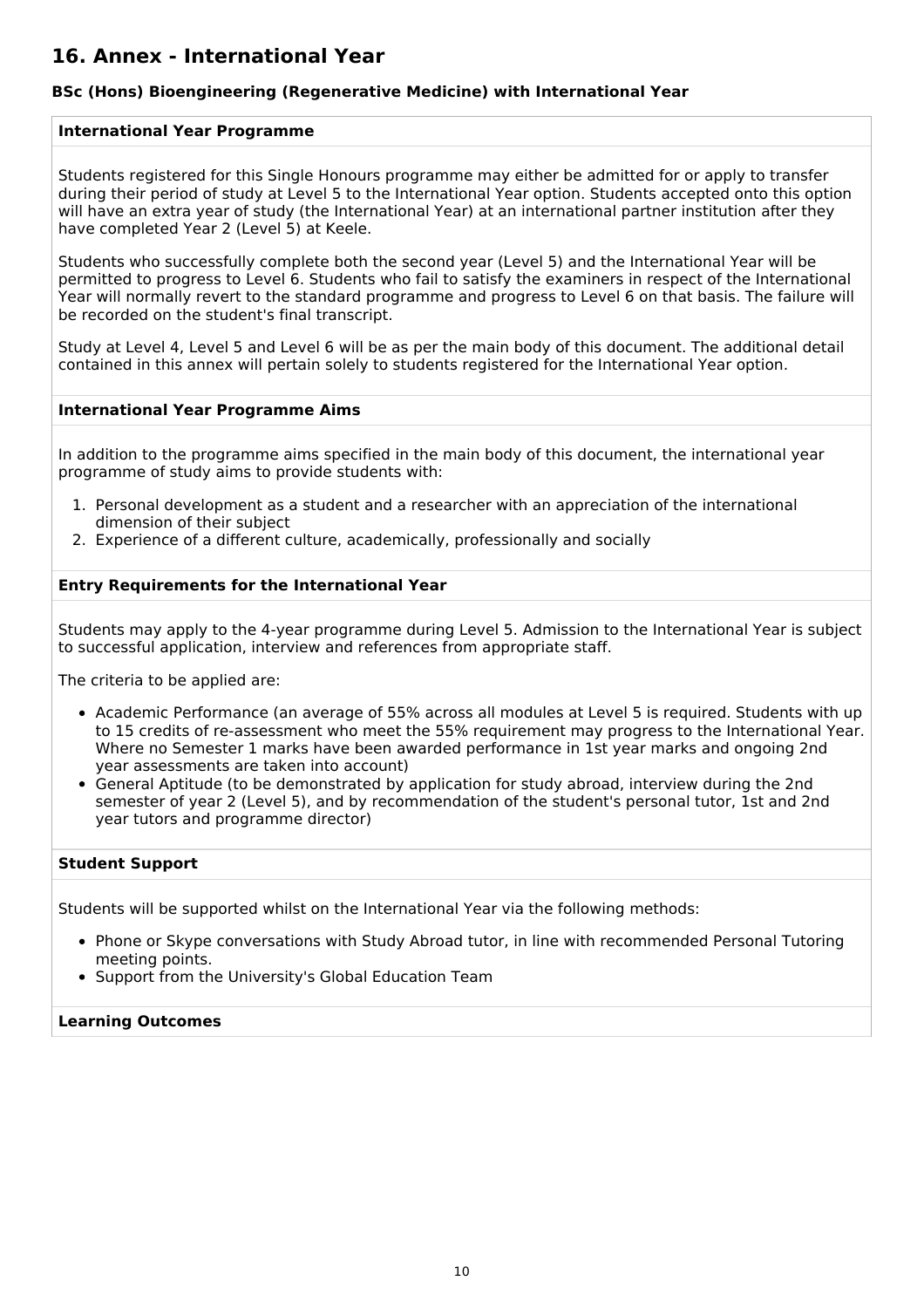In addition to the learning outcomes specified in the main text of the Programme Specification, students who complete a Keele undergraduate programme with International Year will be able to:

- 1. Describe, discuss and reflect upon the cultural and international differences and similarities of different learning environments
- 2. Discuss the benefits and challenges of global citizenship and internationalisation
- 3. Explain how their perspective on their academic discipline has been influenced by locating it within an international setting.
- 4. Experience laboratory and research activities within an international environment.

These learning outcomes will all be assessed by the submission of a satisfactory individual learning agreement, the successful completion of assessments at the partner institution and the submission of the reflective portfolio element of the international year module.

#### **Regulations**

Students registered for the International Year are subject to the programme-specific regulations (if any) and the University regulations. In addition, during the International Year, the following regulations will apply:

Students undertaking the International Year must complete 120 credits, which must comprise at least 40% in the student's discipline area.

This may impact on your choice of modules to study, for example you will have to choose certain modules to ensure you have the discipline specific credits required.

Students are barred from studying any module with significant overlap to the Level 6 modules they will study on their return. Significant overlap with Level 5 modules previously studied should also be avoided.

#### **Additional costs for the International Year**

Tuition fees for students on the International Year will be charged at 15% of the annual tuition fees for that year of study, as set out in Section 1. The International Year can be included in your Student Finance allocation, to find out more about your personal eligibility see: [www.gov.uk](http://www.gov.uk/)

Students will have to bear the costs of travelling to and from their destination university, accommodation, food and personal costs. Depending on the destination they are studying at additional costs may include visas, study permits, residence permits, and compulsory health checks. Students should expect the total costs of studying abroad be greater than if they study in the UK, information is made available from the Global Education Team throughout the process, as costs will vary depending on destination.

Students who meet external eligibility criteria may be eligible for grants as part of this programme. Students studying outside of this programme may be eligible income dependent bursaries at Keele.

Students travel on a comprehensive Keele University insurance plan, for which there are currently no additional charges. Some Governments and/or universities require additional compulsory health coverage plans; costs for this will be advised during the application process.

The School of Pharmacy and Bioengineering has already nominated a tutor for the International Year that will help students in identifying and securing the right opportunity for their career. The School has signed agreements with the University of Napoli "Federico II" and the Centre for Regenerative Medicine in Barcelona to host students of the programme in their taught courses or laboratories. We are in discussion with multiple other international partners regarding the mutual exchange of students. These Institutions are at the forefront of the regenerative medicine research and therefore visiting their laboratories will be a unique professional experience for the students.

## **Version History**

### **This document**

**Date Approved:** 18 February 2022

### **Previous documents**